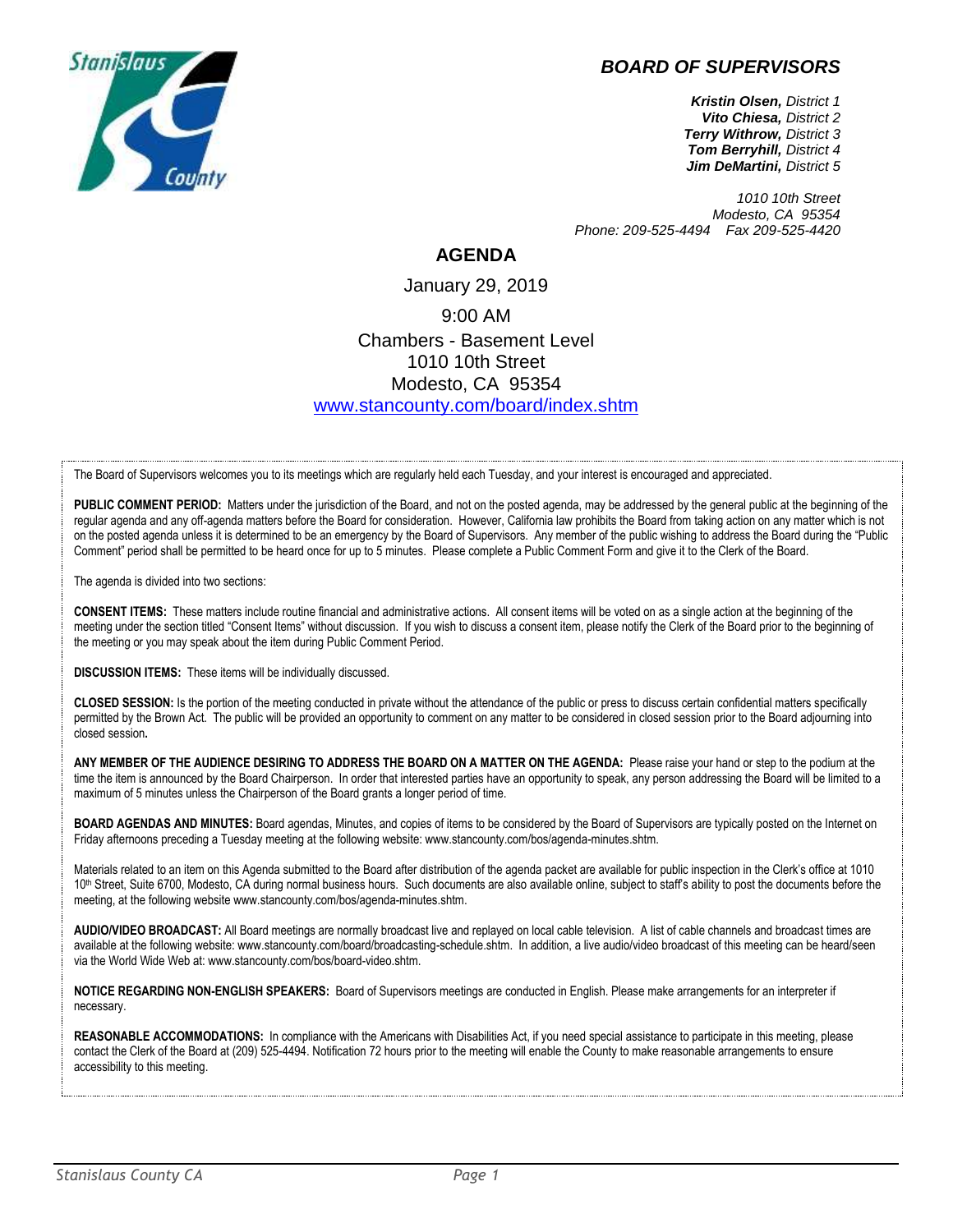- 1. Pledge Allegiance to the Flag
- 2. Invocation
- 3. Public Comment Period
- 4. Consent Calendar
	- A. Miscellaneous
		- 1. Approval of the Minutes for January 15, 2019 [\(View Item\)](http://stancounty.com/bos/minutes/2019/min01-15-19.pdf)
		- 2. Approval of a Commendation for JoAnn Sarhad Upon her Retirement from the Stanislaus County Department of Child Support Services [\(View Item\)](http://stancounty.com/bos/agenda/2019/20190129/A02.pdf)
		- 3. Approval to Proclaim February 2019 as Black History Month in Stanislaus County [\(View Item\)](http://stancounty.com/bos/agenda/2019/20190129/A03.pdf)
		- 4. Approval to Appoint Joel Campos to the Veterans Advisory Commission [\(View Item\)](http://stancounty.com/bos/agenda/2019/20190129/A04.pdf)
		- 5. Approval to Appoint Andy Constantinou to the Stanislaus County Water Advisory Committee [\(View Item\)](http://stancounty.com/bos/agenda/2019/20190129/A05.pdf)
		- 6. Acceptance of the Resignation of Ronald G. Brouhard from the Mountain View Volunteer Fire Protection District Board of Directors [\(View Item\)](http://stancounty.com/bos/agenda/2019/20190129/A06.pdf)
		- 7. Acceptance of the Resignation of Tom Changnon from the Workforce Development Board [\(View Item\)](http://stancounty.com/bos/agenda/2019/20190129/A07.pdf)
		- 8. Acceptance of the Resignation of Carlos Cendejas from the Empire Municipal Advisory Council [\(View Item\)](http://stancounty.com/bos/agenda/2019/20190129/A08.pdf)
		- 9. Acceptance of the Resignation of Eric Feichter from the Knights Ferry Municipal Advisory Council [\(View Item\)](http://stancounty.com/bos/agenda/2019/20190129/A09.pdf)
	- B. Chief Executive Office
		- 1. Approval to Enter Into and Sign a Memorandum of Understanding Between Stanislaus County and the Cities of Ceres, Hughson, Newman, Oakdale, Patterson, Riverbank, Turlock, and Waterford for the Permitting and Inspection of Onsite Wastewater Treatment Systems – Environmental Resources [\(View Item\)](http://stancounty.com/bos/agenda/2019/20190129/B01.pdf)
		- 2. Acceptance of the Stanislaus County Treasury Pool November 2018 Monthly Investment Report – Treasurer / Tax Collector [\(View Item\)](http://stancounty.com/bos/agenda/2019/20190129/B02.pdf)
		- 3. Approval of Amendment No.1 to the Agreement with T&S Intermodal Maintenance, Inc. for the Grayson Community Center for Maintenance Services – General Services Agency [\(View Item\)](http://stancounty.com/bos/agenda/2019/20190129/B03.pdf)
		- 4. Approval of the Request from the City of Modesto and Modesto City School District Board of Education to Consolidate and Hold Future Elections on the Same Day as the Statewide General Election Conducted in Even-Numbered Years – Elections [\(View Item\)](http://stancounty.com/bos/agenda/2019/20190129/B04.pdf)
		- 5. Approval to Enter into an Agreement with Central Star Behavioral Health, Inc., for the Provision of Crisis Residential Treatment Services at the Crisis Residential Unit Located in Merced in the Amount of \$1,310,000 Funded by Mental Health Services Act and Medi-Cal Revenue – Behavioral Health & Recovery Services [\(View Item\)](http://stancounty.com/bos/agenda/2019/20190129/B05.pdf)
		- 6. Acceptance of the Final Update in Accordance with Public Contract Code Sections 20134 and 22050 for Emergency Remediation/Repairs at 10th Street Place, to Repair Exterior Water Damage on the South Side of Facility – Chief Executive Office [\(View Item\)](http://stancounty.com/bos/agenda/2019/20190129/B06.pdf)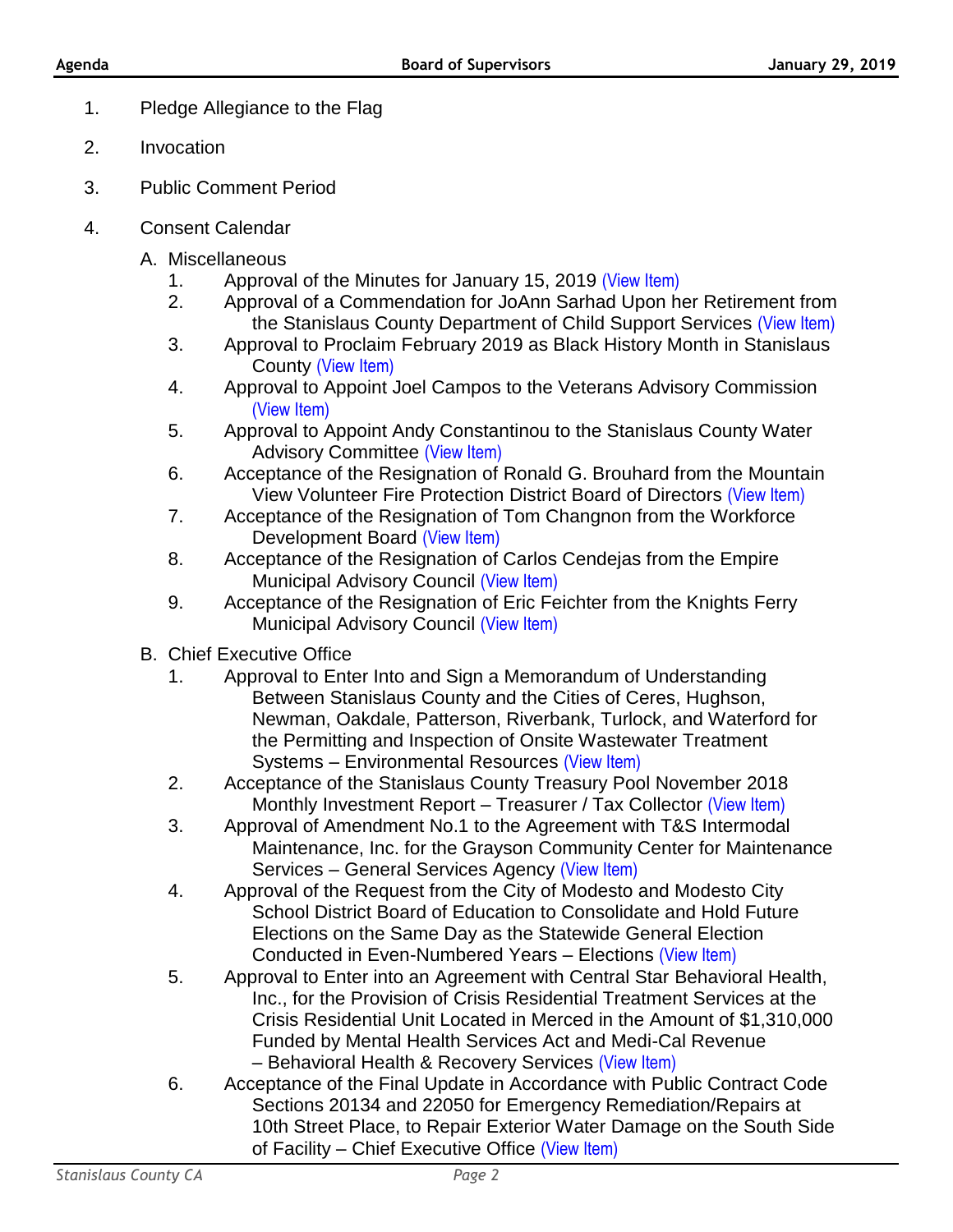- 7. Acceptance of the Thirteenth Update in Accordance with Public Contract Code Sections 20134 and 22050 for Emergency Remediation/Repairs at 10th Street Place, to Repair Water Damage and Restore Essential Government Operations – Chief Executive Office [\(View Item\)](http://stancounty.com/bos/agenda/2019/20190129/B07.pdf)
- 8. Approval of the Labor Agreement between the County of Stanislaus and the Service Employees International Union (SEIU), Local #521 Community and Health Services Bargaining Unit – Chief Executive Office [\(View Item\)](http://stancounty.com/bos/agenda/2019/20190129/B08.pdf)
- C. Department of Public Works
	- 1. Approval of Amendment No. 4 to the Quincy Engineering, Inc. Professional Design Services Agreement for the Milton Road over Rock Creek Tributary Bridge Replacement Project [\(View Item\)](http://stancounty.com/bos/agenda/2019/20190129/C01.pdf)
	- 2. Approval to Authorize the Director of Public Works to Apply for and Accept, if Awarded, the United States Department of Agriculture Emergency and Imminent Community Water Assistance Grant [\(View Item\)](http://stancounty.com/bos/agenda/2019/20190129/C02.pdf)
- D. Department of Planning and Community Development
	- 1. Approval to Set a Public Hearing on February 12, 2019, at the 9:00 a.m. Meeting, to Consider the Planning Commission's Recommendation for Approval of Rezone Application No. PLN2018-0141, Palm Estates and Wenstrand Ranch, the Project Sites are Located at 2600 Lester Road, between Jerry Lane and Eastgate Drive, and at 4148 Main Street, on the North Side of East Monte Vista Avenue, on the South Side of Main Street, East of Lester Road, in the Community of Denair, and Adoption of a Notice of Exemption [\(View Item\)](http://stancounty.com/bos/agenda/2019/20190129/D01.pdf)
	- 2. Approval to Set a Public Hearing on February 12, 2019, at the 9:00 a.m. Meeting, to Consider the Planning Commission's Recommendation for Approval of Rezone Application No. PLN2018-0055, DJM Investments, Located at 4313 McHenry Avenue (SR 108), Between Bangs Avenue and Pelandale Avenue, in the City of Modesto Area, and Adoption of a Negative Declaration [\(View Item\)](http://stancounty.com/bos/agenda/2019/20190129/D02.pdf)
	- 3. Approval to Set a Public Hearing on February 12, 2019, at the 9:00 a.m. Meeting, to Consider the Planning Commission's Recommendation for Approval of Use Permit and Development Agreement Application No. PLN2018-0094, Lyfted Farms, Inc., Located at 5271 Jerusalem Court, North of Kiernan Avenue, in the Modesto Area [\(View Item\)](http://stancounty.com/bos/agenda/2019/20190129/D03.pdf)
	- 4. Approval to Set a Public Hearing on February 12, 2019, at the 9:00 a.m. Meeting, to Consider the Planning Commission's Recommendation for Approval of Use Permit and Development Agreement Application No. PLN2018-0095, Lyfted Farms, Inc., Located at 5266 Jerusalem Court, North of Kiernan Avenue, in the Modesto Area [\(View Item\)](http://stancounty.com/bos/agenda/2019/20190129/D04.pdf)
- E. County Counsel
- 5. Public Hearings